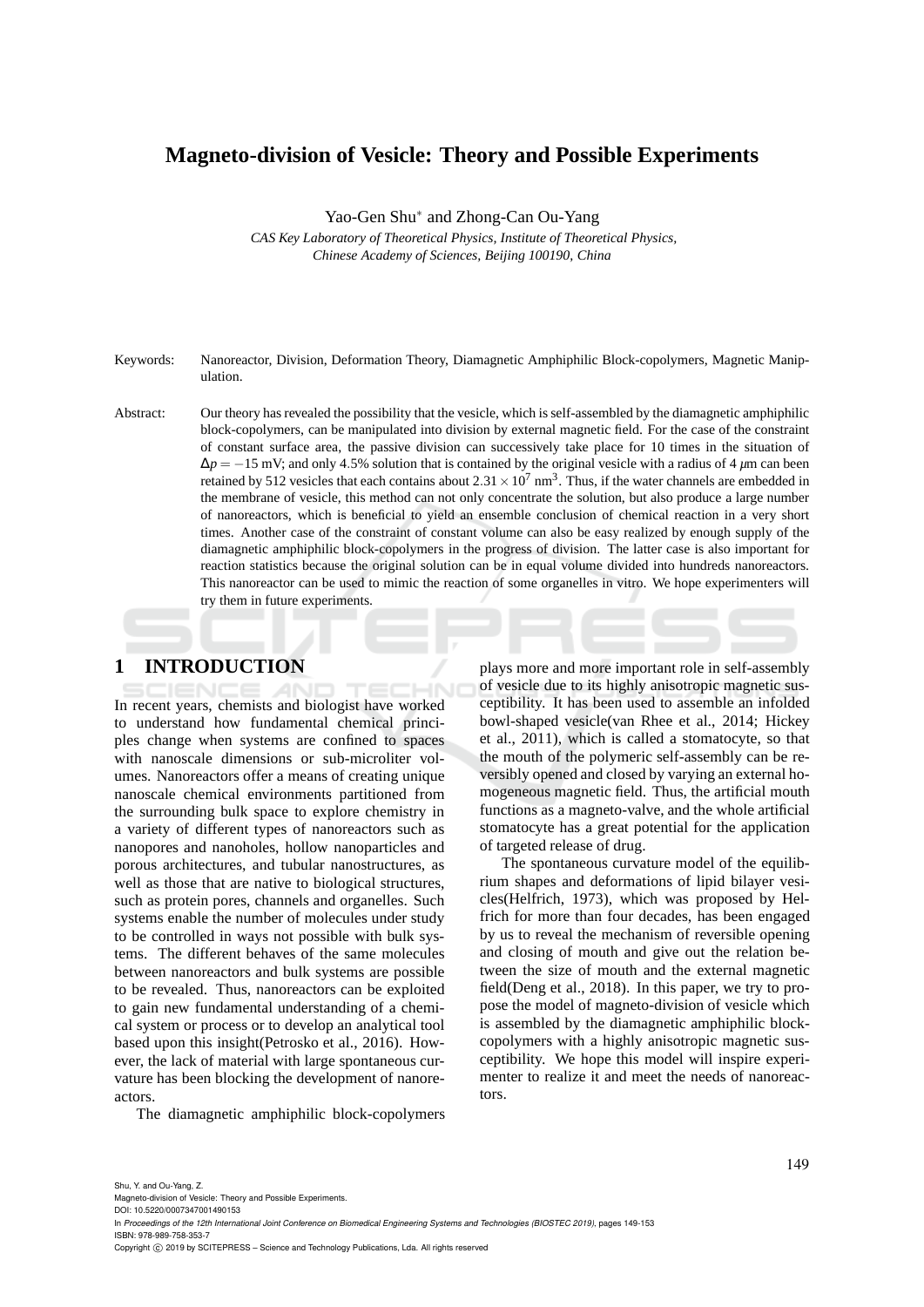## **2 THE DEFORMATION THEORY OF A SPHERICAL VESICLE**

Here, we consider an infinitesimal deformation of a spherical vesicle of radius **r** in a spatially uniform magnetic field intensity  $H$  (=  $B/\mu$ , where *B* is magnetic induction and  $\mu$  is magnetic permeability.) by minimizing the sum of bending energy (curvature elastic energy:  $F_c = \frac{1}{2}k_c \oint (c_1 + c_2 - c_0)^2 dA$ and the free energies contributed by osmotic pressure  $(\Delta p \int dV)$ , the tension of membrane  $(\lambda \oint dA)$  and the interaction between the magnetic field and the constituent molecules  $(F_B = -\frac{1}{2}\Delta \chi t \mu \oint (\mathcal{H} \cdot \mathbf{n})^2 dA)$ , that is(Iwamoto and Ou-Yang, 2013; Ou-Yang and Helfrich, 1987; Chandrasekhar, 1992),

$$
F = \frac{\kappa_c}{2} \oint (2H + c_0)^2 dA + \Delta p \int dV + \lambda \oint dA
$$

$$
-\frac{1}{2} \Delta \chi t \mu \oint (\mathcal{H} \cdot \mathbf{n})^2 dA, \qquad (1)
$$

where  $\kappa_c$  is the bend modulus,  $c_1$  and  $c_2$  are the principal curvatures, while  $H = -(c_1 + c_2)/2$  is the mean curvature,  $c_0$  is the spontaneous curvature,  $\Delta p \equiv$  $p_{\text{out}} - p_{\text{in}}$  is the difference pressure of the transmembrane,  $\lambda$  is the Lagrange multiplier of the membrane tension to ensure a constant area, *t* is the thickness of membrane, **n** is the outward unit normal and  $\Delta \chi$  $\chi_{\parallel} - \chi_{\perp}$ , in which  $\chi$  is the diamagnetic susceptibility, while  $\chi_{\parallel}$  and  $\chi_{\perp}$  are diamagnetic susceptibility parallel and perpendicular to **n** respectively.

To obtain a description of the deformation of a sphere of radius **r**, we have to solve the variational equation:

$$
\delta F = \delta F_1 + \delta F_B = 0,\tag{2}
$$

where  $F_1 \equiv F_c + \Delta p \int dV + \lambda \oint dA$ . The equilibrium vesicle surface is specified by the position vector  $\mathbf{r}(u, v)$  where *u* and *v* are surface parameters. We assume that the radius of sphere is  $\mathbf{r}_0$  at  $\mathcal{H} = 0$  and will be slightly distorted into

$$
\mathbf{r} \equiv \mathbf{r}_0 + \psi(u, v)\mathbf{n} \tag{3}
$$

due to any  $H$  perturbation, where  $\psi(u, v)$  is a smooth infinitesimal function.

At first, we only consider the case of  $H = 0$ , then,

$$
\delta^{(1)}F_1 = \frac{\kappa_c}{2} \oint \left[ (2H + c_0)^2 \delta^{(1)}(\mathrm{d}A) + 4(2H + c_0) \delta^{(1)}H \mathrm{d}A \right] \n+ \Delta p \int \delta^{(1)}(\mathrm{d}V) + \lambda \oint \delta^{(1)} \mathrm{d}A \n= \oint \left[ \Delta p - \kappa_c (2H + c_0) (2H^2 - c_0 H - 2K) + 2\kappa_c \nabla^2 H - 2\lambda H \right] \Psi \sqrt{\mathrm{g}} \mathrm{d}u \mathrm{d}v \n= 0,
$$

which leads to(Ou-Yang and Helfrich, 1987):

$$
\Delta p - \kappa_c (2H + c_0)(2H^2 - c_0H - 2K) \n+ 2\kappa_c \nabla^2 H - 2\lambda H = 0, (4)
$$

where  $K \equiv c_1 c_2$  is a Gaussian curvature, the Laplace-Beltrami operator  $\nabla^2$  is defined as  $\nabla^2 \equiv$  $(1/\sqrt{g})\partial_i(g^{ij}\sqrt{g}\partial_j)(i, j = u, v)$ , in which  $g_{ij} \equiv \partial_i \mathbf{r}$  $\partial_j \mathbf{r}, g^{ij} \equiv (g_{ij})^{-1}$  and  $g \equiv \det(g_{ij})$  are the coefficients of the first fundamental form of the surface.

For a convex surface, such as the outside spherical vesicle as shown in Fig.2 a, the curvature  $H =$  $-1/r$ . Its radius  $r_0$  (at  $H = 0$ ) then can be determined by(Ou-Yang and Helfrich, 1987)

$$
\Delta pr_0^3 + 2\lambda r_0^2 - \kappa_c r_0 c_0 (2 - c_0 r_0) = 0. \tag{5}
$$

If  $H \neq 0$  (*H* is along with **z** in a spherical coordinate system ), Eq.(2) will become

$$
\delta F=\delta^{(1)*}F_1+\delta^{(1)}F_B=0
$$

where  $\delta^{(1)*}F_1$  is different from  $\delta^{(1)}F_1$  by considering  $\lambda \rightarrow \lambda + \delta \lambda$  due to  $\mathcal{H} \neq 0$ . Then,

$$
\delta^{(1)*}F_1 = \oint [\kappa_c (2\delta H)(2H_0^2 - c_0H_0 - 2K_0)
$$
  
+  $\kappa_c (2H_0 + c_0)(4H\delta H - c_0\delta H - 2\delta K)$   
+  $2\kappa_c (\delta \nabla^2)H_0 + 2\kappa_c \nabla_0^2 \delta H \lambda H$   
-  $2\delta \lambda H_0 - 2\lambda \delta H]\psi dA$   
=  $\oint \left\{ \frac{2}{r_0} \delta \lambda + \sum \frac{\kappa_c}{r_0^4} \left[ 4c_0 r_0 - \frac{2\lambda r_0^2}{\kappa_c} - c_0^2 r_0^2 \right. \right.$   
-  $2l(l+1)] \left[ 1 - \frac{l(l+1)}{2} \right] a_l Y_l \right\} \psi dA$ , (6)

where  $H_0 = -1/r_0$  and  $H = -1/r_0$ . Yang et al., 1999).

On the other hand,

$$
\delta^{(1)}F_{\mathbf{B}} = -\frac{1}{2}\Delta\chi t\mu \left[ \oint (\mathbf{n} \cdot \mathcal{H})^2 \delta^{(1)}(\mathrm{d}A) \right.\left. + 2 \oint (\mathbf{n} \cdot \mathcal{H}) \mathcal{H} \cdot \delta^{(1)} \mathbf{n} \mathrm{d}A \right] \n= \Delta\chi t\mu \oint \left[ (\mathcal{H} \cdot \mathbf{n})^2 H \psi + (\mathcal{H} \cdot \mathbf{n}) \mathcal{H} \cdot \nabla \psi \right] \mathrm{d}A \n= \Delta\chi t\mu \oint \left\{ H (\mathcal{H} \cdot \mathbf{n})^2 + \nabla \cdot \left[ \mathcal{H} (\mathcal{H} \cdot \mathbf{n}) \right] \right\} \psi \mathrm{d}A \n= \oint \left[ \frac{t\Delta\chi}{\mu} \left( \frac{B^2 \cos^2 \theta}{r_0} - \frac{B^2 \sin^2 \theta}{r_0} \right) \right] \psi \mathrm{d}A \n\equiv -\oint (g_0 Y_0 + g_2 Y_2) \psi \mathrm{d}A, \tag{7}
$$

where  $g_0 = t \Delta \chi B^2 \sqrt{4\pi}/(3r_0\mu)$ ,  $g_2 = 4g_0/\sqrt{5}$ . In the derivation of Eq.(7), we have engaged the formulas:

$$
\oint (\mathcal{H} \cdot \mathbf{n}) \mathcal{H} \cdot \nabla \psi dA = \oint \{ \nabla \cdot [\psi(\mathcal{H} \cdot \mathbf{n}) \mathcal{H}] \n- \psi \nabla \cdot [\mathcal{H}(\mathcal{H} \cdot \mathbf{n})] \} dA, \n\oint \nabla \cdot [\psi(\mathcal{H} \cdot \mathbf{n}) \mathcal{H}] dA = \oint [-2(\mathcal{H} \cdot \mathbf{n})^2 H \psi] dA,
$$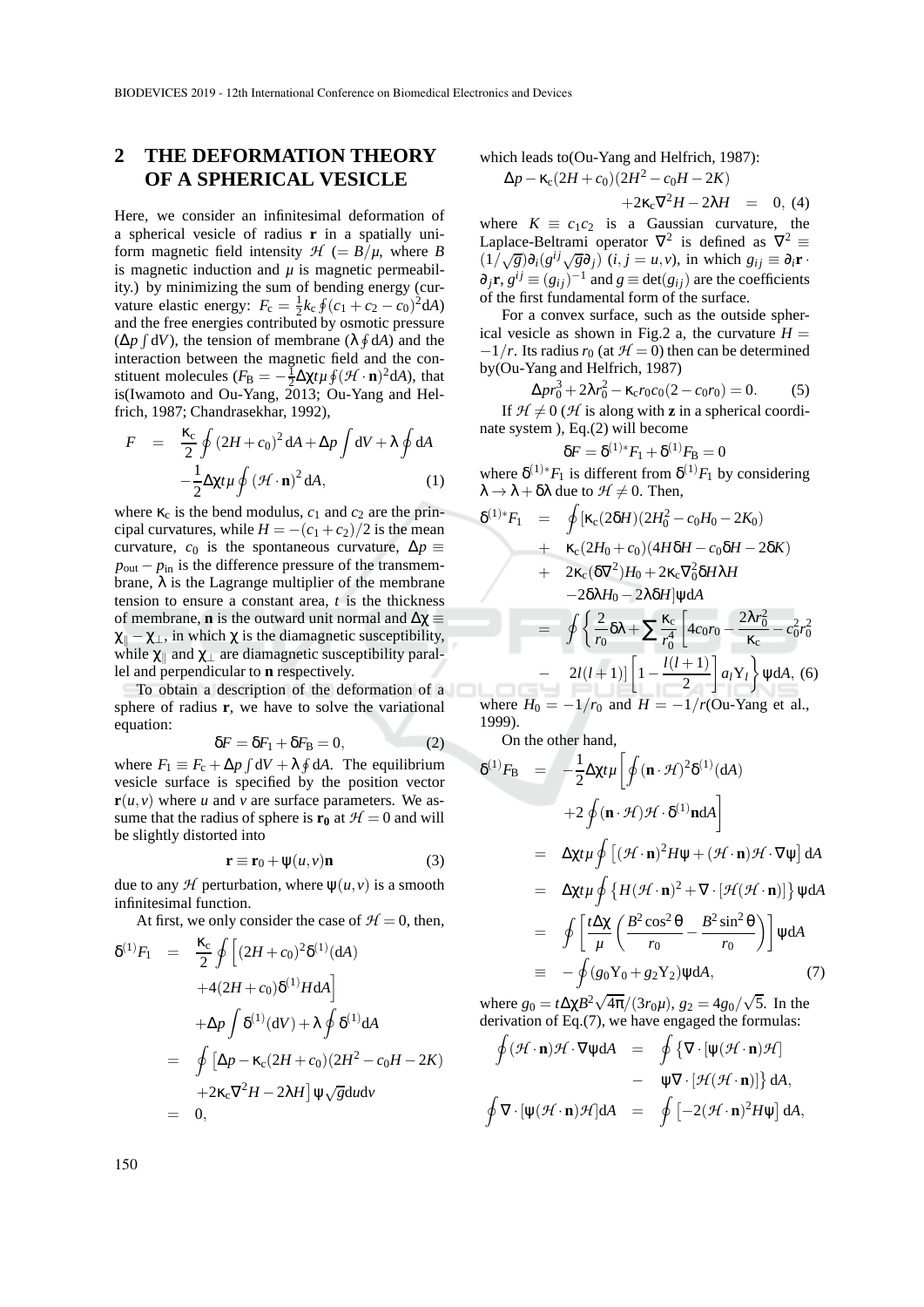$δdA = -2HψdA$  and  $δ**n** = -∇ψ = -g<sup>ij</sup>**r**<sub>i</sub>∂<sub>j</sub>ψ (**r**<sub>i</sub> =$ ∂*i***r**)(Weatherburn, 1927; Ou-Yang et al., 1999).

In a spherical coordinate system,  $u = \theta$ ,  $v = \phi$ ,  $\mathbf{r}_0 = r_0(\cos\phi\sin\theta, \sin\phi\sin\theta, \cos\theta)$  and  $\mathbf{n} = \mathbf{r}_0/r_0$ . Thus, the weak deformation of the radius at  $(\theta, \phi)$  is  $r = r_0 + \psi(\theta, \phi)$  with

$$
\Psi(\theta, \phi) = \sum_{l,m} a_{l,m} Y_{l,m}(\theta, \phi)
$$

$$
= \sum_{l=0}^{\infty} a_l Y_l
$$
(8)

where  $Y_l$  is a spherical harmonic function.

Now, we consider the constraint of the constant surface area of the vesicle during deformation,

$$
\delta A = \oint -2H\psi r_0^2 \sin\theta d\theta d\phi
$$
  
= 
$$
\oint -2r_0 \psi (a_0 Y_0 + a_2 Y_2) \sin\theta d\theta d\phi
$$
  
= 
$$
4\sqrt{\pi}r_0 a_0
$$
  
= 0, (9)

which leads to  $a_0 = 0$ . Combining Eqs.(6), (7) with (9), we get:

$$
\delta \lambda = \frac{t \Delta \chi B^2}{6\mu},
$$
\n
$$
a_2 = \sqrt{\frac{4\pi}{5}} \frac{-\frac{4}{3}t \Delta \chi B^2 r_0^3}{2\kappa_c \mu \left(\frac{2\lambda}{\kappa_c} r_0^2 + c_0^2 r_0^2 - 4c_0 r_0 + 12\right)}.
$$
\nThen,\n
$$
\Psi = \sum_{l=0}^{\infty} a_l Y_l
$$
\n
$$
= a_2 Y_2
$$
\n
$$
= -\frac{\frac{4}{3}t \Delta \chi B^2 r_0^3 P_2(\cos \theta)}{2\kappa_c \mu \left(\frac{2\lambda}{\kappa_c} r_0^2 + c_0^2 r_0^2 - 4c_0 r_0 + 12\right)}, (10)
$$

where  $P_2$  is a Legendre function.

The deformation equation of a spherical vesicle determined by Eq.(2) in the case of  $H \neq 0$  can be described by

$$
r_{\rm B}(\theta) = r_0 \left[ 1 - \frac{\frac{2t\Delta x}{3\kappa_c \mu} B^2 r_0^2 P_2(\cos \theta)}{\frac{2\lambda}{\kappa_c} r_0^2 + c_0^2 r_0^2 - 4c_0 r_0 + 12} \right]
$$
  

$$
\equiv r_0 \left[ 1 + \frac{q B^2 r_0^2 (3 \cos^2 \theta - 1)}{\xi r_0^2 - 4c_0 r_0 + 12} \right] \qquad (11)
$$

where  $q \equiv -t\Delta\chi/(3\kappa_c\mu)$ ,  $\xi \equiv 2\lambda/\kappa_c + c_0^2$ .

#### **3 RESULTS**

Eq. $(11)$  implies that the "division" of the vesicle occurs most likely at  $\theta = \pi/2$ . The magnitude of the



Figure 1: **a.** The relation between the magnitude of the manipulated magnetic field and *i*<sup>th</sup> division according to Eq.(14), where red dot indicates the situation of  $\Delta p = -15$ mV, while blue star does the one of  $\Delta p = 15$  mV. There is a minimum manipulated magnetic field near  $r = 2000$  nm for the situation of  $\Delta p = -15$  mV. **b.** The radius varies for each division according to Eq.(15).  $c_0 = -10^{-3}$  nm<sup>-1</sup> with  $r_{0,1} = 4 \times 10^3$  nm,  $t = 26$  nm(van Rhee et al., 2014),  $\kappa_c = 2.6 \times 10^{-21}$  J(Manyuhina et al., 2007),  $\Delta \chi \approx -2.0 \times$ 10−<sup>7</sup> (van Rhee et al., 2014; Sutter and Flygare, 1969), and  $\mu_{\text{water}} \approx 1.26 \times 10^{-6} \text{ N} \cdot \text{A}^{-2}.$ 

manipulated magnetic field has to satisfy:

$$
B_d^2 = \frac{1}{q} \left( \xi - \frac{4c_0}{r_0} + \frac{12}{r_0^2} \right). \tag{12}
$$

Combining with Eq.(5), we get the magnitude of the external magnetic field for the first "division"

$$
B_{\rm d,1}^2 = \frac{1}{q} \left[ \frac{12}{r_{0,1}^2} - \frac{2c_0}{r_{0,1}} - \frac{\Delta p}{\kappa_{\rm c}} r_{0,1} \right],\tag{13}
$$

so that for the  $i<sup>th</sup>$  passive division

$$
B_{\mathrm{d},i}^2 = \frac{1}{q} \left[ \frac{12}{r_{0,i}^2} - \frac{2c_0}{r_{0,i}} - \frac{\Delta p}{\kappa_{\mathrm{c}}} r_{0,i} \right],\qquad(14)
$$

$$
r_{0,i} = \frac{r_{0,1}}{2^{(i-1)/2}}, \qquad (15)
$$

151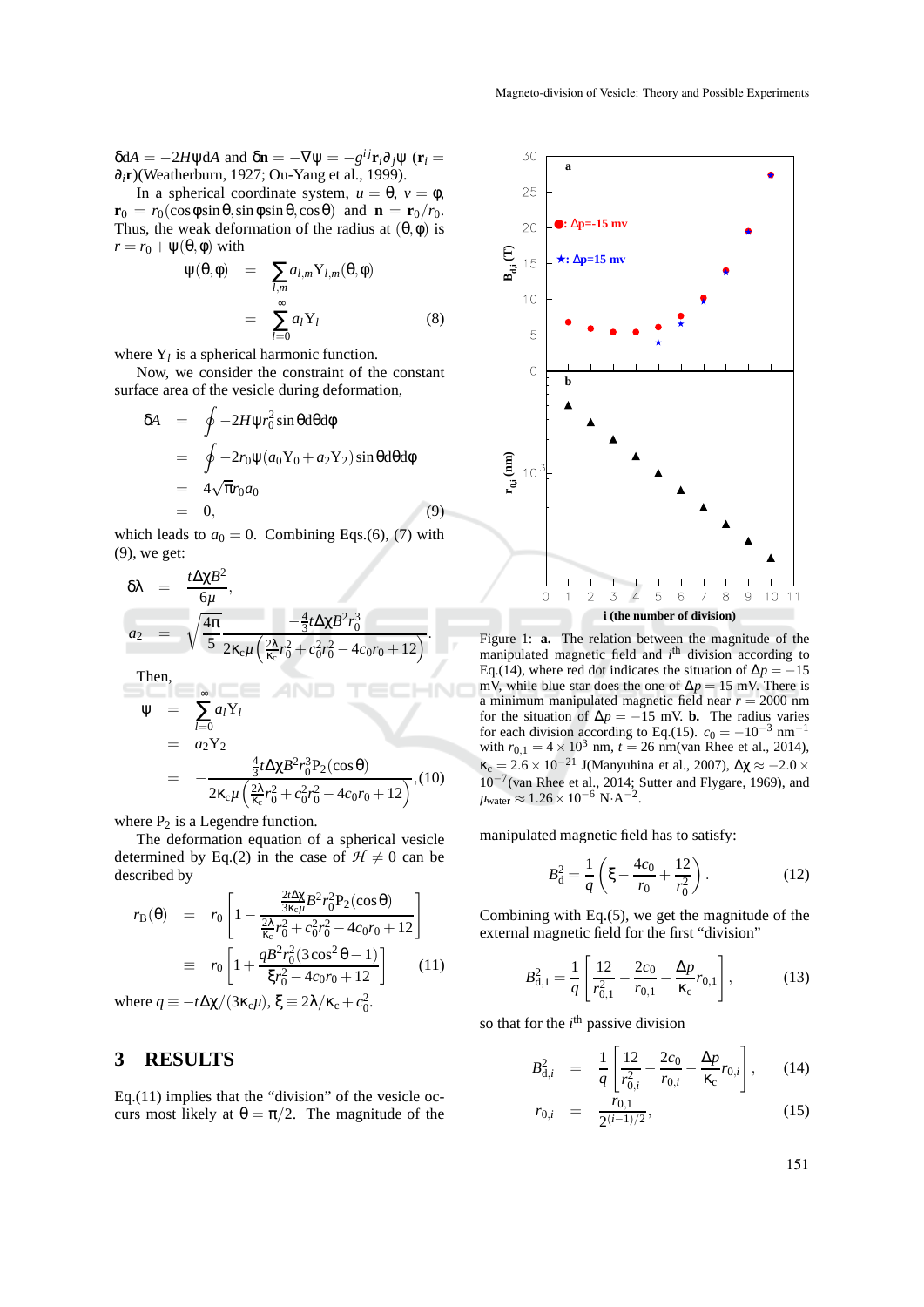because of the constraint of constant surface area. The results of Eqs.(14) and (15) have been indicated in Fig.1 **a** and **b** respectively. For the situation of  $\Delta p = -15$  mV,  $B_{d,i}$  rises no longer monotonically with decreasing of radius of the vesicle. It may be related with the combination of parameters such as *c*<sub>0</sub>, *r*<sub>0</sub>,  $\Delta p$ , κ<sub>c</sub>, *t*,  $\Delta \chi$  and λ. Thus, there is a optimal combination of magnetic manipulated division near  $r_0 \approx 2000$  nm, at which  $B_{d,i}$  achieves minimum value.

The deformation of vesical due to magnetic manipulation before *i* th division can be described as:

$$
r_{\mathbf{B},i}(\theta) = r_{0,i} \left[ 1 + \left(\frac{B}{B_{\mathrm{d},i}}\right)^2 (3\cos^2\theta - 1) \right].
$$
 (16)

Fig.2 shows three different states during deformation due to the varying of the manipulated magnetic field. **a** and **d** (blue line) correspond the state of  $B = 0$ , then, the vesicle is spherical. **c** corresponds the critical state of division at  $B_{di}$ , the vesicle displays a pair of pearls which stick each other. **b** is the middle state between  $B = 0$  and  $B = B_{di}$ , and looks like a dumb-bell. The sum of the surface area in the progress of each division is constant, however, the volume of solution that is contained by the vesicles will lost  $\frac{4}{3}\pi r_i^3(1-1/\sqrt{2})$ for each division.

ECHNO

# **4 CONCLUSIONS AND DISCUSSION**

Nanoreactor has a great potential for the application of medical, such as targeted transporting of drug via blood capillary, and digital PCR etc.. However, the manufacture of nanovesicles with uniform volume is still a challenge due to the lack of material with large spontaneous curvature. Our model has revealed the possibility that the vesicle, which is self-assembled by the diamagnetic amphiphilic block-copolymers, can be manipulated into division by external magnetic field. The passive division can successively take place for 10 times in the situation of  $\Delta p = -15$  mV. The vesicle with radius of 4000 nm (about  $2.68 \times 10^{-7}$  µL solution contained) will be divided into 512 vesicles with radius of 177 nm (about 2.<sup>31</sup> <sup>×</sup> <sup>10</sup>−<sup>11</sup> *<sup>µ</sup>*L solution contained). Because of the constraint of constant surface area, the total volume of solution that is contained by the original vesicle will lost about  $2.56 \times 10^{-7}$  µL, that is, only  $1.2 \times 10^{-8}$  µL solution (about 4.5%) has been retained by 512 vesicles that each contains about  $2.31 \times 10^7$  nm<sup>3</sup>. Thus, if the water channels are embedded in the membrane of vesicle, this method can not only concentrate the solution, but also produce a large number of nanoreactors,



Figure 2: Schematic division of vesicle. The polymersome is assembled from diamagnetic amphiphilic blockcopolymers with a highly anisotropic magnetic susceptibility  $(\chi < 0)$ . Its deformation can be manipulated by varying a external homogeneous magnetic field (*B*) according to Eq.(16). **a:** A spherical vesicle with a radius of  $r_i$ at *i*<sup>th</sup> division. **b:** The middle state of the deformation  $(0 < B < B_{d,i})$ . **c:** The passive division takes place at  $B_{d,i}$ (see fig.1 a). **d:** Two spherical vesicles with a radius of  $r_{i+1} = r_i/\sqrt{2}$  have been produced. The sum of the surface area is constant through the whole progress. However, the volume of solution that is contained by the vesicles will lost  $\frac{4}{3}\pi r_i^3(1-1/\sqrt{2})$  for each division.

which is beneficial to yield an ensemble conclusion in a short times. This nanoreactor can be used to mimic the reaction of some organelles in vitro.

We must point that Eq. $(11)$  is precise just for the situation of small deformation such as  $B < 0.5B_{d,i}$ , so that the quantitatively prediction of Eq.(14) is no longer precise. However, the possibility of passive division does exist as long as the manipulated magnetic field is high enough. Here, we have just discussed the case of the constraint of constant surface area. Another case of the constraint of constant volume should be worth trying, in which experimenter can easily realize it by enough supply of the diamagnetic amphiphilic block-copolymers in the progress of division. The latter case is also important for the reaction statistics because the original solution can be in equal volume divided into hundreds nanoreactors. We hope experimenters will try them in future experiments.